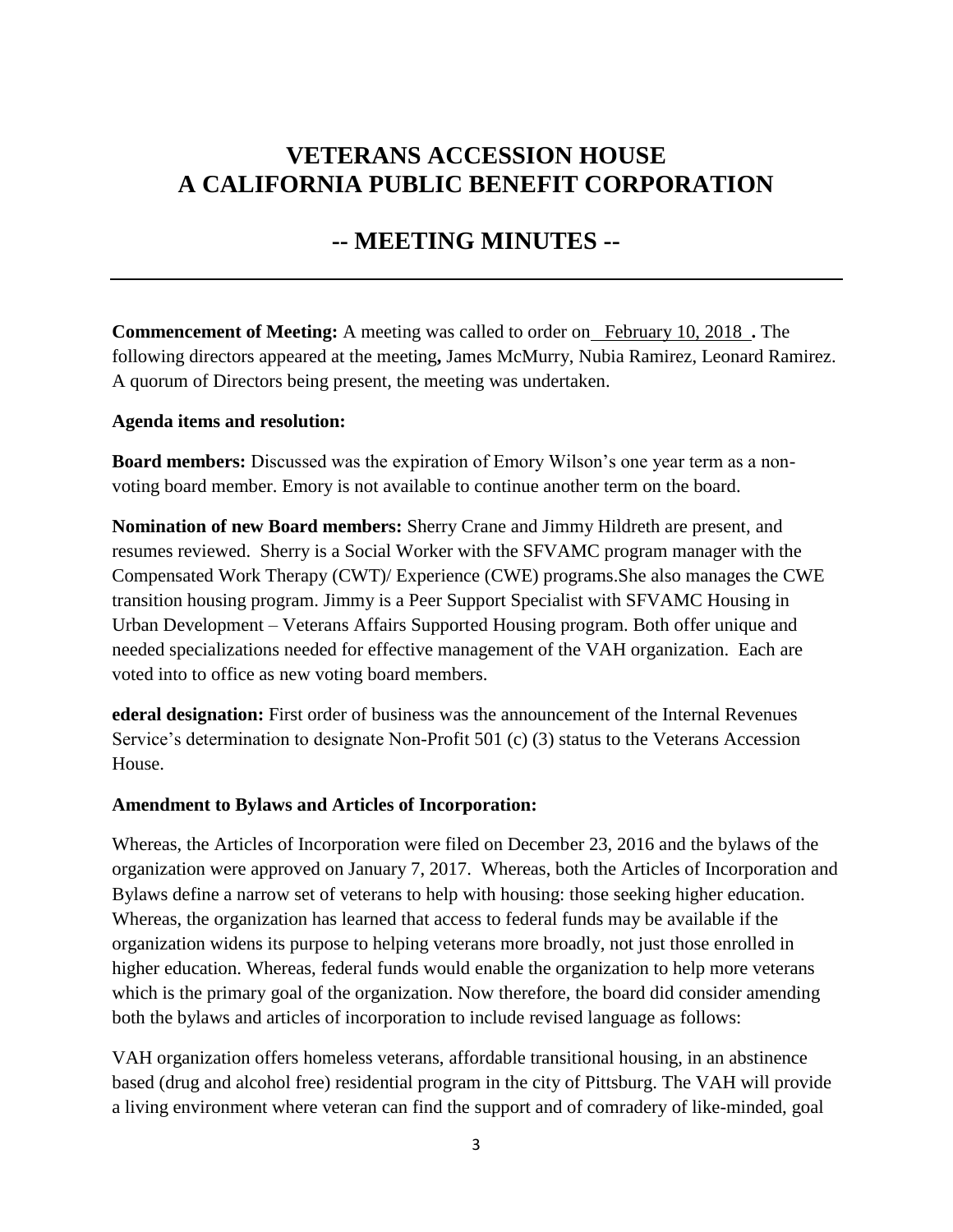oriented student and or working veterans. Interested veterans can be a head of household with dependents offered to live in a single-family unit attached to the VAH property in Pittsburg. Single veterans are each offered a shared bedroom, in a communal living setting in a separate unit of the main house, with a 24-month maximum stay. All veterans are expected to move toward self-sufficiency and independent living.

The proposed revision language was approved unanimously to be incorporated into both the bylaws and articles of incorporation.The President and Secretary were thereafter empowered to make and affirm the appropriate amendments, A copy of the amended articles of incorporation are attached as Exhibit A. A copy of the amended bylaws are attached as Exhibit B

**Notification of Patent and Trademark:**U.S. Trademark office has awarded Veteran Accession House's logo design*VAH*, the organization name (Veterans Accession House) and the motto "Of the Troops, For the Troops" Patent and Trademark designation.

**Property Lease renewal:** President Leonard Ramirez notified the board that the existing one year lease signed by the Veterans Accession House on January 14, 2017 for the use of the property at 198 W  $9<sup>th</sup>$  St has expired. He proposed an extension of the lease, which includes an expanded use of the building, to incorporates the 947 Cutter St lower unit into the general contracted lease. The proposal was presented as an immediate means to meet the stated organizational purpose to serve both individual veteran students and veterans with families. Proposed lease would allow the use of the 198 W  $9<sup>th</sup>$  St unit for housing individual veterans, and the expanded use of the 947 Cutter St unit, to be designated for use for veterans with families.

Because a conflict of interest exists with Leonard and Nubia Ramirez being leased property owners, they excused themselves from the room, while the remaining board members considered the lease proposal. A unanimous vote was held in favor to extend, and expand the lease for the entire property for Veterans Accession House use, backdated effective February 1, 2018 with an end date of January 31, 2019.

Leonard Ramirez pledged to donate one hundred dollars per rented and occupied unit, totaling two hundred dollars per month toward the Veterans Accession House's operational budget.

#### **Other items presented:**

**Web Design:** Web-Designer for VAH – Jason Polijak of VOCO Design company has been contracted for development of a website for VAH. He is also working on design of business cards and letter head publication.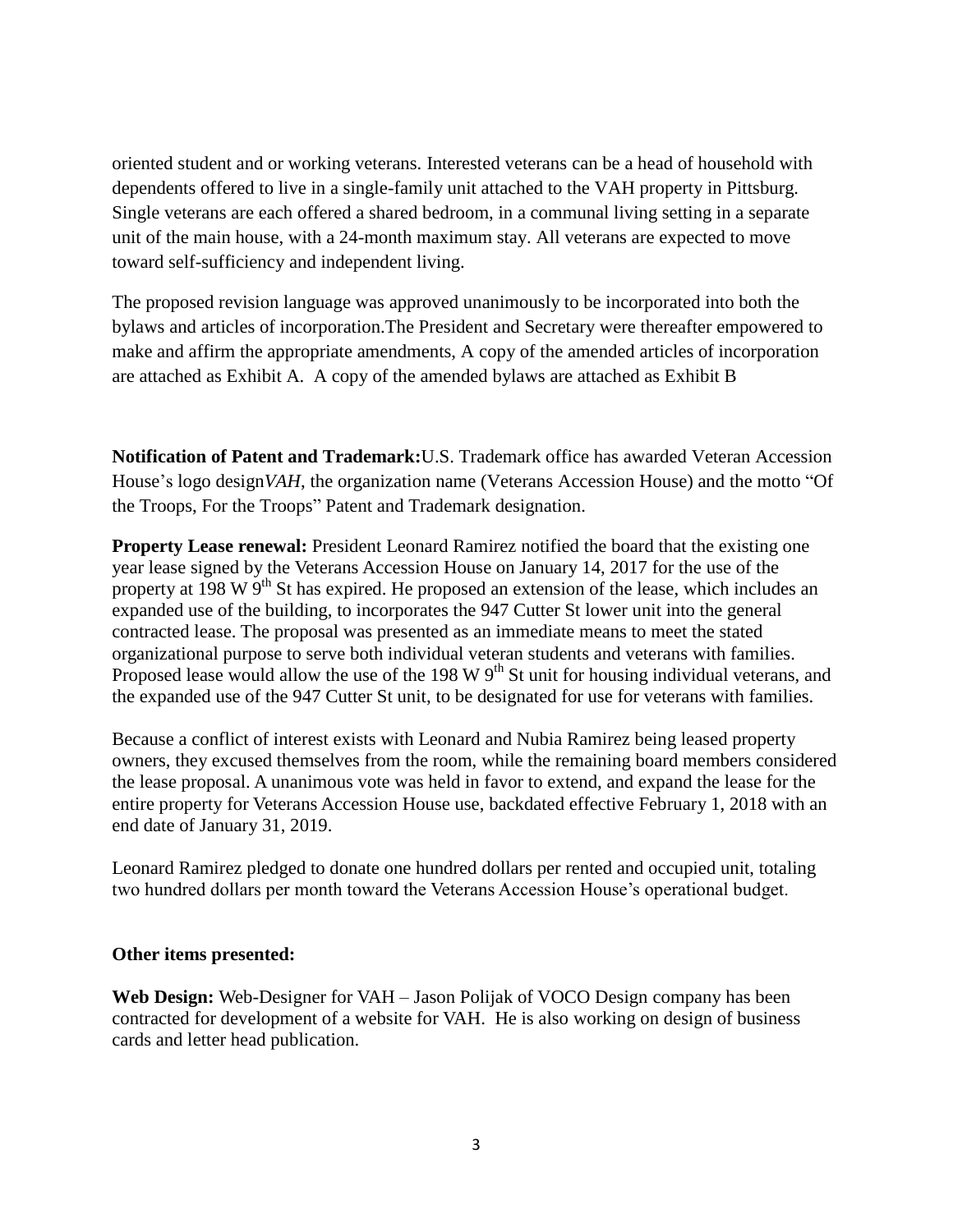**Identification of grant writers:**After interviewing several candidates, two grant writers have been identified, and tentatively accepted contracts. Rachel Dacus of Source Development, a grant writer for private industry resource funding, and Mary Rivers, of Rivers Consulting, a grant writer for Federal and State grant proposal writer, have each agreed to meet in the month of March to discuss the organizational needs and funding objectives.

**Funding requirements for applying for and receiving grants:**Leonard informed the board that in preparation for applying for Federal, State and Municipal grants, the VAH Organization has been registered and received recognition for, 1. Federal Taxpayer Identification Number (TIN),2. Data Universal Numbering System (DUNS),3. System for Award Management (SAMS) and 4. Establishment of a Grants.gov Account.

**Tax requirement and liabilities:**Organization attorney, Alex Jones, of Jones & Devoy LLP, has advised that VAH has a 2017 tax obligation and need to prepare for a 2018 file in the coming year. To meet these requirement, local accountant, Dawn Hunter, has been contracted to prepare 2017 tax returns, and Certified Public Accountant, Simbatashe Ndemera, is scheduled to be interviewed in March, to conduct required organizational accounting and auditing for tax preparation. Mr. Ndemera has submitted his resume, outlining his expertise, and extensive background working with non-profit organizations. His certification as a CPA is critical to satisfy Federal Grant funding requirements; demonstratingannual reconciliation of organization financial records via financial account auditing.

VAH Federal designation as a Non-Profit entity, requires local State filing obligations. To satisfy these requires, Jones & Devoy have filed applications to the State of California and the State Attorney General's office. We have received an acknowledgment letter from the EXEMPT Organization Unit of the State Franchised Tax Board notifying us of receipt of the filing. These filings are performed parallel to Federal designation status, for local approve operate as a 501 (c) (3).

**Growing the Board membership:**A need to expand board membership based on Function & Experience (value added) is recognized and promoted to balance the needs of the organization. It was requested that each existing board member draw from their professional contacts, to solicit recruitment to the VAH board, with special consideration placed on experience in the following areas: 1. Legal, 2. Accounting, 3. Fundraising, 4. Business Corp and 5. Community based organization. All those nominated for future board involvement, must complete an application to be reviewed and voted on by the standing board (a sample application is attached to these minutes).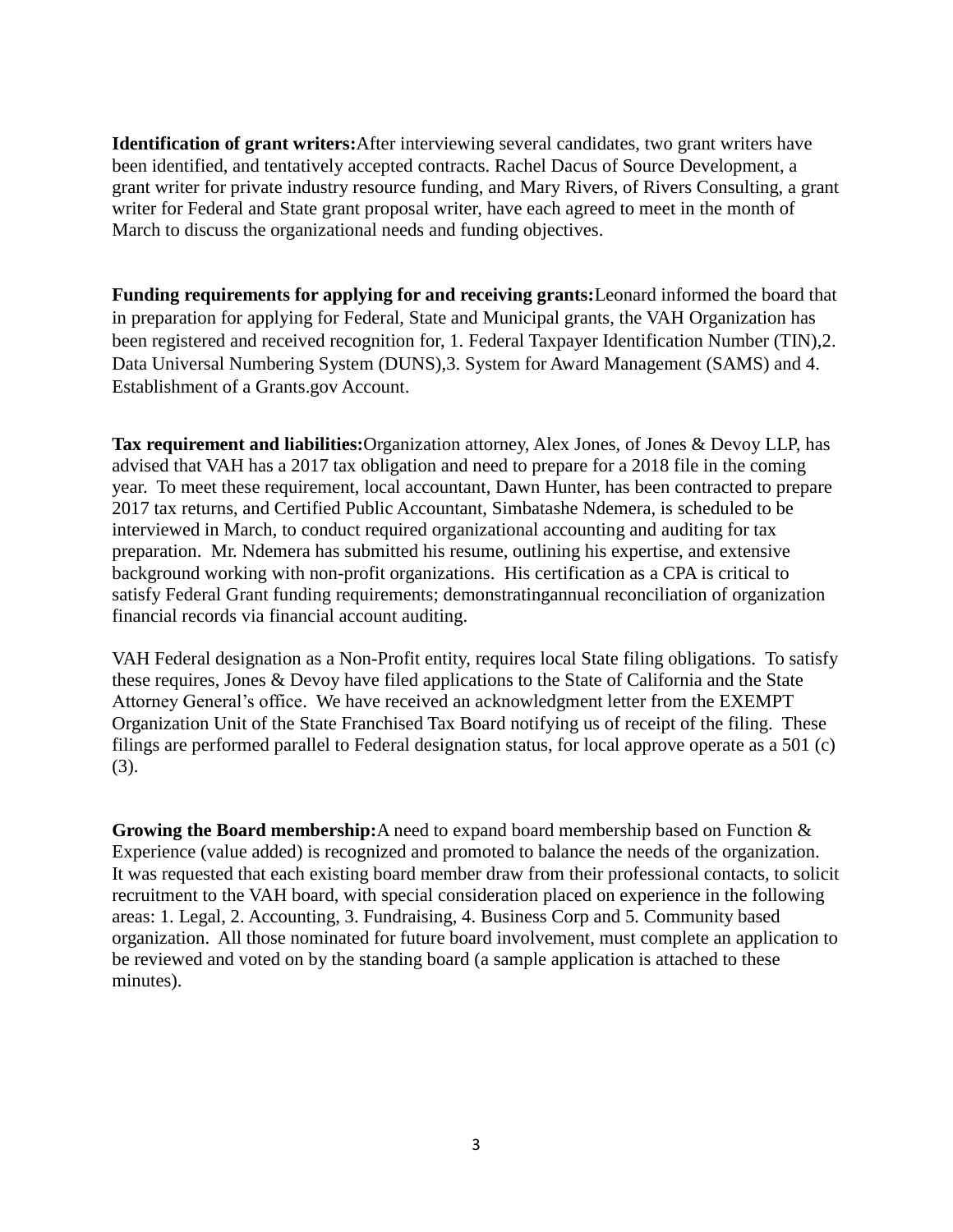Dual roles and Supportive activities. It is recognized that effective use of VAH volunteers is needed and desired for creative development and spearheading of support activities. The need to create and recruit for, an Action Committee is here pursued. While the function of the action committee body is being determined, the general purpose of the committee membership will be to received guidance from the board; identify and oversee immediate organizational needs; to seek non-financial support; to net-work with and organized community based activities and to manage volunteer support. It may be suited to have one or more board members to oversee and management relationships and the Action Committee, i.e., planned partnership with California State University Social Services department for development of internship for student work study experience at VAH sites.

**Strategic Planning advisor:** In an effort to assist the board in identifying goals and prioritization for Short-term, Near-term and Long-term objectives, Nubia proposed that she seek out support of Mike Petrie, private consultant to Industry, Law Enforcement and the Military on matter of organization planning. Some aspects of his specialization may offer assistance in the strategizing ways to identify critical political agents; to identify needed community support needs; academic associations; relationship with the VA, and planning for a needed VAH Open House. While much of the tasks to be identified can and should be managed by members of a planned Action Committee, it may be necessary for board members to assume an active role in the execution phase of identified program and organizational needs.

Mr. Petrie has agreed to meet with the board at the next scheduled meeting. However, he is not available on our tentative plan for Saturday, April 7<sup>th</sup> 2018. For this reason, it is here proposed that the next board meeting be rescheduled for Saturday, April  $14<sup>th</sup>$ , 2018 at 1030 hours.

**Alternative housing sites:**Last point of discussion was a forecasting for a need to consider alternative housing sites in either Antioch or Concord. These were submitted based on their centrality of existing schools, industry and transportation support systems. It was agreed to table this discussion for future consideration.

**Meeting Closed:** The board thereafter ended.

**Date:**

Nubia Ramirez **SECRETARY**

**\_\_\_\_\_\_\_\_\_\_\_\_\_\_\_\_\_\_\_**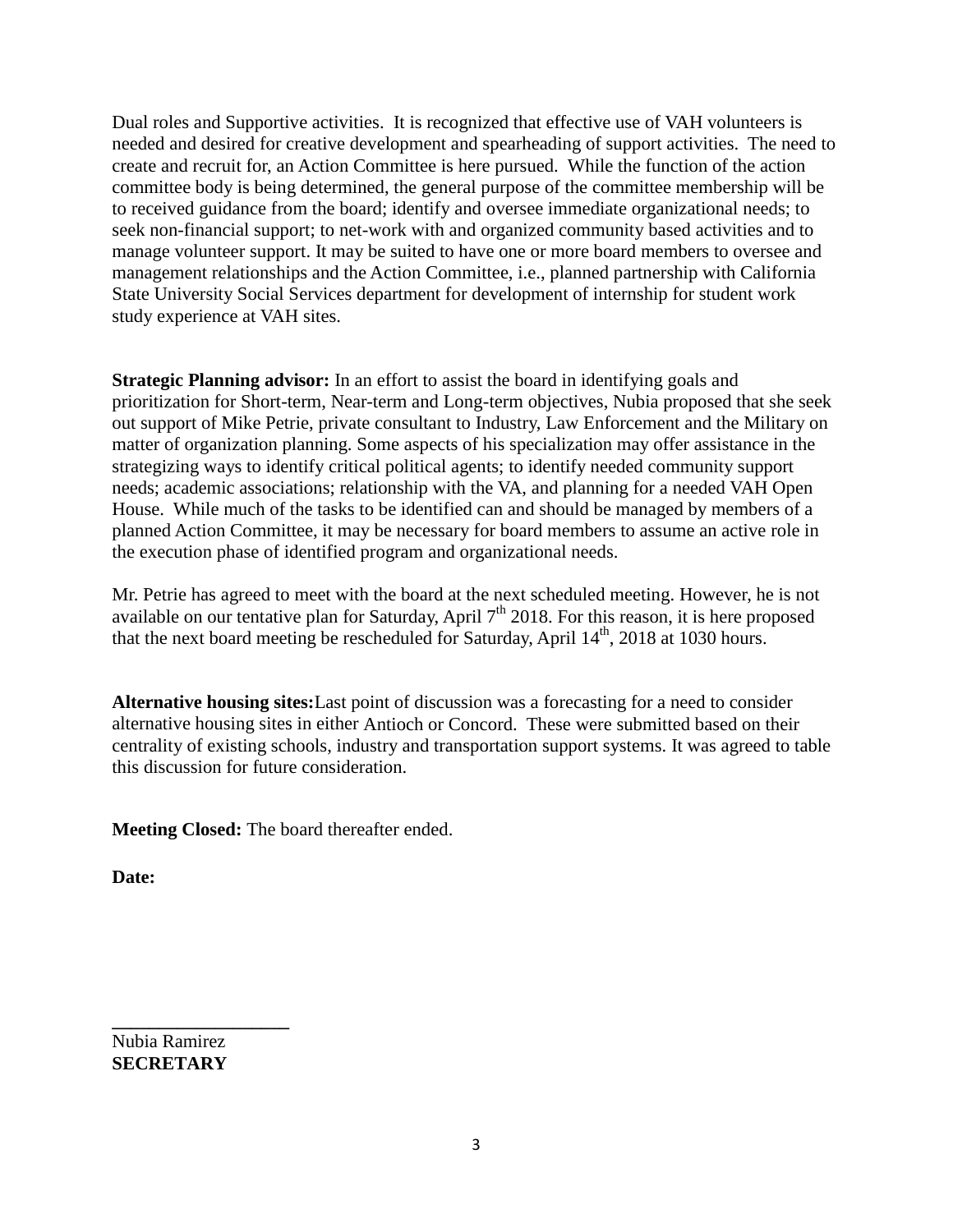# **EXHIBIT A**

## **See attached document**